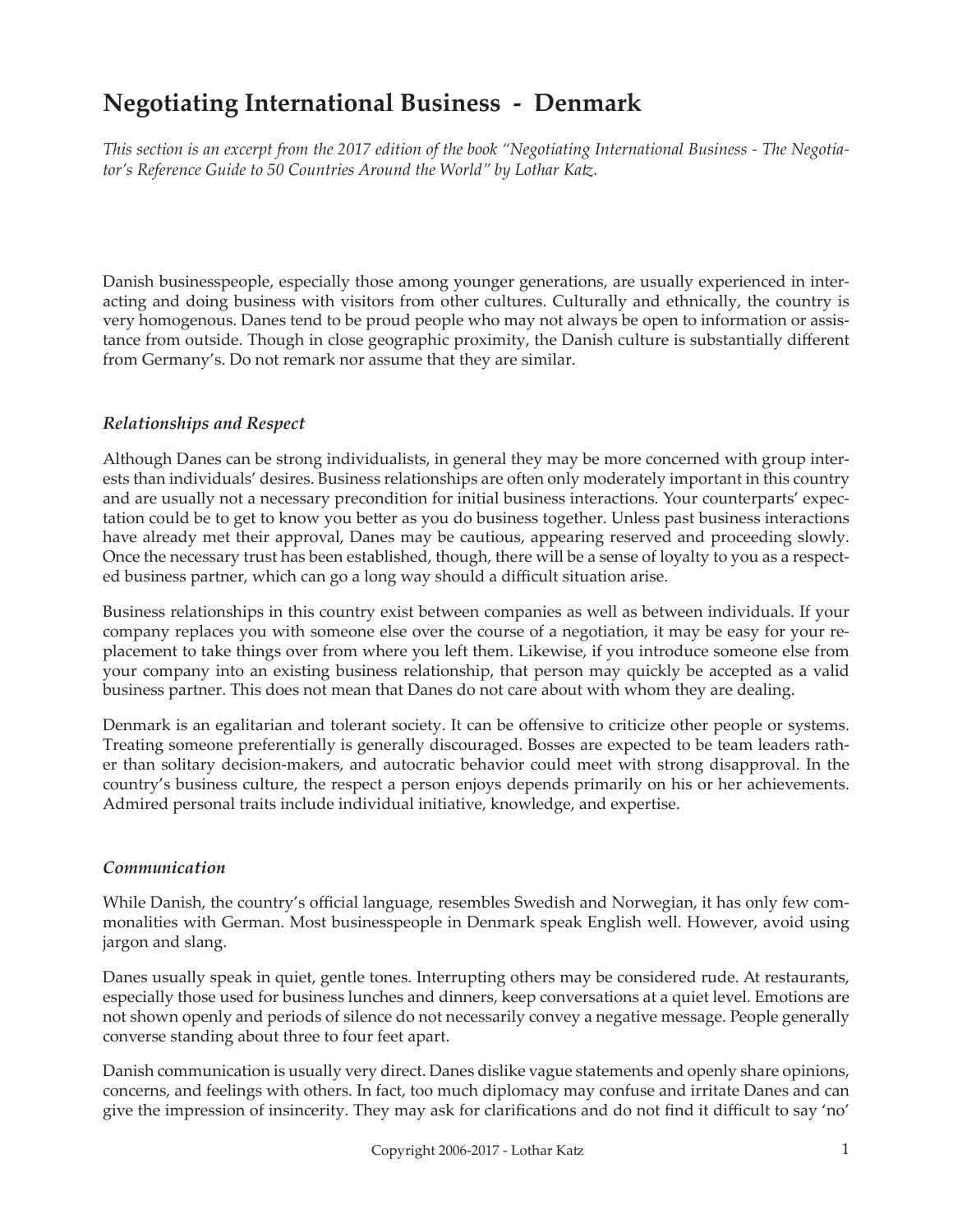if they dislike a request or proposal. If something is against company policy or cannot be done for other reasons, your counterpart will likely say so. They may view this as a simple statement of fact and might not understand that someone else could consider this directness insensitive. When communicating via letters or e-mail, do not waste time looking for messages 'between the lines.' Since the communication is mostly straightforward, there may not be any.

Danes use body language sparingly, although facial expressions may provide clues if they dislike an idea or proposal. Physical contact is rare and best avoided. The American *OK* sign, with thumb and index finger forming a circle, could be read as an obscene gesture in Denmark. The thumbs-up gesture is positive as it signals approval. Eye contact should be frequent, almost to the point of staring, as this conveys sincerity and helps build trust.

## *Initial Contacts and Meetings*

Having a local contact can be an advantage but is usually not a necessary precondition to doing business in Denmark. Negotiations in Denmark may be conducted by individuals or teams of negotiators.

Scheduling meetings in advance is required. However, you can sometimes do this on short notice, especially if the parties have had previous business interactions. Danes generally expect visitors to be punctual. Being late by more than 10 to 15 minutes without having a valid and plausible excuse can be an offense. Call ahead if you are going to be more than 5 minutes late.

Names are usually given in the order of first name, family name. Some Danes may have two first names. Use *Mr./Ms.* plus the family name. If a person has an academic title, such as *Doctor* or *Professor*, use it instead, followed by the family name. Before calling Danes by their first names, wait until they offer it unless they introduced themselves using their first name only. Introduce and greet high-ranking and senior people first. Introductions are accompanied by firm and brief handshakes.

The exchange of business cards is an essential step when meeting someone for the first time, so bring more than you need. Almost all businesspeople in Denmark read English, so there is no need to have your card translated. Do not show advanced degrees on your card, but make sure that it clearly states your professional title, especially if you have the seniority to make decisions. If any facts about your company are particularly noteworthy, for instance if it is very old or the largest in your country or industry, mention this on your card since the Danes view this favorably. When presenting your card, smile and keep eye contact, then take a few moments to look at the card you received.

Meetings either start with a few minutes of 'small talk' or get right down to business. A sense of humor is appreciated, but know that Danish humor is often quite reserved and dry. One's private life has no place in meetings, and personal comments should be avoided. Business is mostly a serious matter in Denmark, and meetings can be quite formal. While the primary purpose of the first meeting is to become acquainted, the discussion will mostly focus on business topics. It is vital to come well prepared as most Danes hate wasting time.

Presentation materials can be simple without colorful backgrounds and fancy graphs. However, good and easy-to-understand visuals are important. Having your English-language handout materials translated to Danish is not required. Keep your presentation succinct and to the point. While details matter, Danes prefer to discuss issues in short meetings and make the decision right there. Information overload, written protocols, and so on may therefore work against you.

## *Negotiation*

**Attitudes and Styles –** To the Danes, negotiating is usually a joint problem-solving process. Buyer and seller in a business deal are equal partners who both own the responsibility to reach agreement. They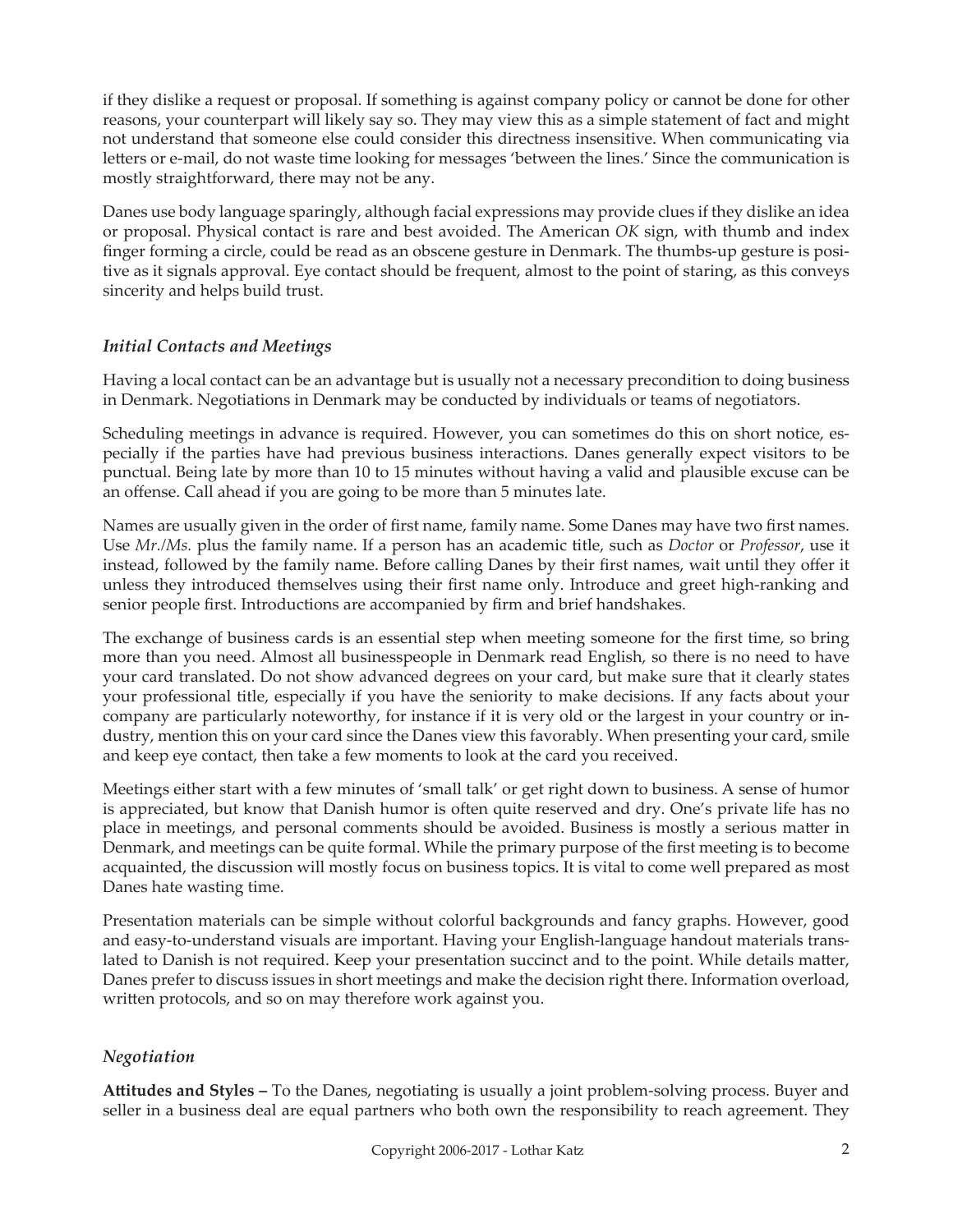may focus equally on near-term and long-term benefits. The primary negotiation style is cooperative and people may be open to compromising if viewed helpful in order to move the negotiation forward. Since the Danes believe in the concept of win-win, they expect you to reciprocate their respect and trust. It is strongly advisable to avoid open confrontation and to remain calm, friendly, patient, and persistent.

Should a dispute arise at any stage of a negotiation, you may be able to reach resolution by focusing on logical reasoning and facts while remaining open and constructive.

**Sharing of Information –** Danish negotiators believe in information sharing as a way to build trust. This does not mean that they will readily reveal everything you might want to know during your negotiation. However, negotiations can become very difficult if one side appears to be hiding information from the other. A good part of the communication may be in writing, which Danes often prefer.

Pace of Negotiation - Expect negotiations to be fairly swift. While diligent, Danish businesspeople are less obsessive over details than Germans are and strive to conclude negotiations quickly if possible. This does not mean that they will readily accept unfavorable terms.

The Danes generally prefer a monochronic work style. They are used to pursuing actions and goals systematically, and they dislike interruptions or digressions. When negotiating, they often work their way down a list of objectives in sequential order, bargaining for each item separately, and may be unwilling to revisit aspects that have already been agreed upon. They might have little tolerance for more polychronic counterparts challenging this approach, which they view as systematic and effective. This rigid style can be difficult to tolerate for negotiators from highly polychronic cultures, such as most Asians, Arabs, some Southern Europeans, or most Latin Americans, who could view it as closed-minded and overly restrictive. In any case, do not show irritation or anger when encountering this behavior. Instead, be willing to bargain over some items individually. Otherwise, clearly indicate that your agreement is conditional and contingent on other items.

**Bargaining –** Most Danes are not fond of bargaining and strongly dislike haggling. They do not appreciate aggressive sales techniques. The bargaining stage of a negotiation is usually relatively short and prices rarely move by more than 10 to 20 percent between initial offers and final agreement. The concept of fairness is very important to Danes, so while it is not difficult to obtain concessions, your counterparts will expect reciprocity and may take it very negatively if the bargaining exchange is too one-sided.

Danes prefer to negotiate in a straightforward and honest style. They use few deceptive negotiation techniques, such as pretending to be disinterested in the whole deal or in single concessions. Realize that using most other tactics in this category yourself, whether it is telling lies, sending fake non-verbal messages, misrepresenting an item's value, making false demands and concessions, or claiming 'limited authority,' could jeopardize the trust between the parties and damage the negotiation. Carefully orchestrated, 'good cop, bad cop' may be an effective tactic to use, though.

Negotiators in the country may use pressure techniques that include opening with their best offer, showing intransigence, or making final offers. When using similar tactics yourself, clearly explain your offer and avoid being aggressive. Danish negotiators may make a final offer quite early in the bargaining process. While this is not common practice, it could actually be a serious attempt to speed up the negotiation. Periods of silence in conversations are normal and may not represent an attempt to use it as a negotiation technique. Be very careful when using pressure tactics such as applying time pressure, making expiring offers, or nibbling. Your counterparts could consider these inappropriate unless they are strongly interested in your offer and clearly understand the rationale behind the approach. Otherwise, while the negotiation will not necessarily be over because of this, the Danish side may become very reserved and cautious.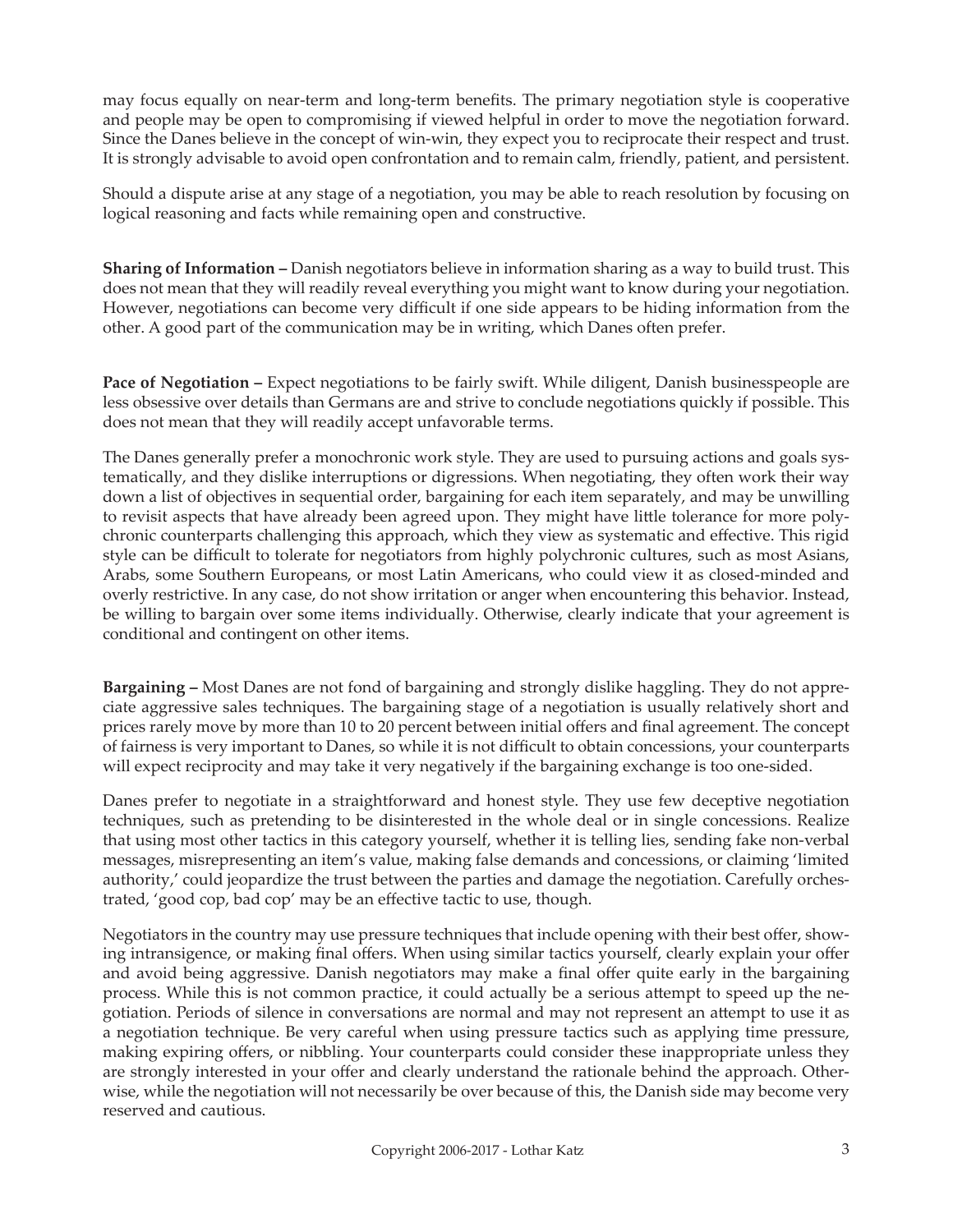Avoid all aggressive tactics when negotiating with Danes. They will not shy away from open confrontation if challenged, but this is almost guaranteed to deteriorate rather than strengthen your bargaining position. Opening with an extreme offer could be viewed as an unfriendly act. It is best to open with one that is already in the ballpark of what you really expect.

Other emotional negotiation techniques are also rare and should be avoided when negotiating in Denmark, and appeals to personal relationships not only rarely work but also may be counterproductive. Danes often employ defensive tactics such as asking probing or very direct questions, making promises, or keeping an inflexible position.

Opening with written offers and Introducing written terms and conditions can be effective tactics that could help shorten the bargaining process, which your Danish counterparts often find desirable.

Corruption and bribery are very rare in Denmark. It is strongly advisable to stay away from giving gifts of significant value or making offers that could be read as bribery.

**Decision Making –** This is a bit faster in Denmark than in most other European countries. The decision maker is often the most senior manager participating in the negotiation, unless the size of the deal dictates that the company's top management needs to approve it. Managers usually encourage their team members to express their opinions and always consider the best interest of the group or organization when making decisions. They may also delegate their authority to lower levels. Decisions are often made by consensus of a group of managers. Once a decision has been made, it may be difficult to change.

When making decisions, businesspeople may apply universal principles rather than considering the specific situation. They often dislike 'making exceptions,' even when arguments speak in favor of doing so. Personal feelings and experiences are considered irrelevant in business negotiations, so people focus on empirical evidence, logical arguments, and objective facts. Most Danes are moderate risk takers.

## *Agreements and Contracts*

Capturing and exchanging meeting summaries can be an effective way to verify understanding and commitments. Although verbal agreements are already considered binding and will likely be kept, do not consider them final. Only a final contract signed by both parties constitutes a binding agreement.

Although written contracts are serious matters in Denmark, it is best to keep them concise without including too many legalistic details. Signing the contract is important not only from a legal perspective, but also as a strong confirmation of your Danish partners' commitment.

It is recommended to consult a local legal expert before signing a contract.

Contracts are almost always dependable and the agreed terms viewed as binding. Requests to change contract details after signature could be considered as bad faith and will meet with strong resistance.

### *Women in Business*

Denmark is one of the most progressive countries in the world when it comes to gender equality. Most women are working and many hold business leadership positions. A visiting businesswoman will find it very easy to do business in the country. She can initiate meetings and even social engagements with men without restrictions.